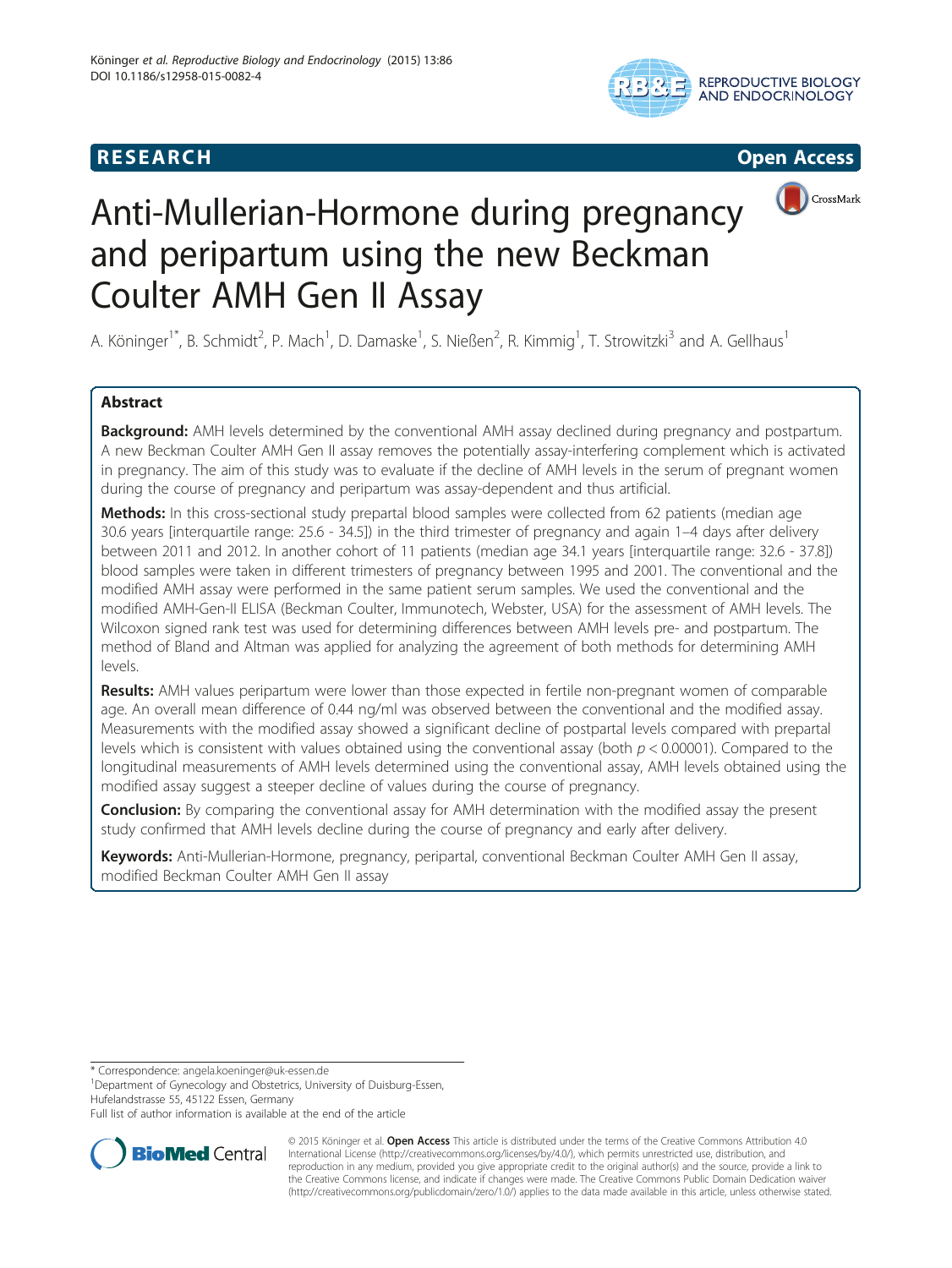#### Background

Anti-Mullerian Hormone (AMH) is known to be the most precise predictor of ovarian reserve in women [\[1](#page-6-0), [2\]](#page-6-0). It is produced by the granulosa cells of small antral and preantral follicles and reflects the size of the pool of these follicles [\[3, 4](#page-6-0)]. AMH declines with age [[5](#page-6-0)] but remains stable during the menstrual cycle [[6](#page-6-0), [7\]](#page-6-0) allowing its determination at random [\[8\]](#page-6-0). We have recently observed that AMH decreases during pregnancy, showing the lowest values peripartum, followed by a significant increase of AMH during the first four days after delivery [\[9](#page-6-0)]. We concluded that the extremely hypogonadotropic status in pregnancy could be responsible for the decline of AMH during pregnancy, followed by a rapid recovery after delivery. In the respective study, we used the Beckman Coulter Gen II Assay which was available until July 2013. Recent studies have suggested that storage conditions led to fluctuations of AMH values determined by this assay, whereas a modified AMH Beckman Coulter Gen II Assay (available since July 2013) resulted in more stable values of AMH independent of storage time and conditions [\[10, 11](#page-6-0)]. Additionally, the AMH levels determined by the modified assay are reported to be higher [[11](#page-6-0)]. According to the manufacturer, this effect may reflect a possible interaction of complement with the conventional assay resulting in fluctuations due to individual complement activation during storage. The modified assay includes a pre-mixing step with a highly anionic buffer which removes this complement.

It is thought that pregnancy is associated with complement activation [[12](#page-6-0)–[15](#page-6-0)] that may lead to a more pronounced difference of AMH determined by the conventional assay compared to the modified assay in pregnant women as a result of sample handling and storing conditions [\[11](#page-6-0)]. According to these observations, decreased AMH levels peripartally may simply be an artificial phenomenon.

In the present study we have determined AMH levels during pregnancy and peripartum with the new modified AMH assay in a subgroup of our study population in which the conventional assay was recently used to determine AMH values [\[9](#page-6-0)]. The aim was to explore whether the low prepartal levels of AMH may have been assaydependent and artificial due to progressive complement activation in the course of pregnancy.

#### Methods

#### Study population

Prepartal blood samples were collected from 62 patients aged between 18 to 41 years (median age 30.6 years [interquartile range  $(IQR)$ : 25.6 - 34.5]) in the third trimester of pregnancy as the patients presented for labour and again 1–4 days after delivery. None of the patients included in this study exhibited a history of infertility, operations on the ovaries, chemotherapy or radiation in the past. All women were examined between 2011 and 2012. Informed written consent was obtained from all women and the study was approved by the local research ethics committee (number 11–4643).

Blood samples were taken between October  $10^{th}$ , 2011 and February  $21<sup>th</sup>$ , 2012. The conventional assay was used in frozen samples between November  $9<sup>th</sup>$ , 2011 and February  $27<sup>th</sup>$ , 2012. The modified assay was performed using frozen aliquots of the same patient samples on July 18th, 2014.

In another cohort of 11 patients aged between 29 to 39 years (median age 34.1 years [IQR: 32.6 - 37.8]) who presented in our clinic between 1995 and 2001, we took blood samples during various trimesters of pregnancy and evaluated AMH levels at several points during the course of the pregnancy.

The determination of values with the conventional assay took place between December  $6<sup>th</sup>$ , 2011 and February  $12<sup>th</sup>$ , 2012. The determination of values with the modified assay took place on August  $8<sup>th</sup>$ , 2014.

All patients included in the present study were part of the study populations used for our recently published study [[9\]](#page-6-0). Aliquots from identical blood samples were used for both studies. As no additional aliquots were available for some participants of the original study population, only 62 out of the original 69 and 11 out of the original 15 patients were included in the present study. No substantial differences in AMH levels (assessed using the conventional assay) were detected between the original study population and the subgroup included in the present study.

#### Sampling of blood serum

Blood samples (9 ml) were collected from each woman using S-Monovettes (Sarstedt AG & Co.), immediately stored at 4 °C and processed within 4 h to avoid blood cell lysis. Blood fractionation was carried out by centrifugation for 10 min at 2500xg. Subsequently, 3 to 4 ml of the upper phase constituting blood serum were removed for the assessment of AMH levels. Samples were pipetted into 4 aliquots and stored at −80 °C.

Determination of AMH levels with the conventional assay

As previously stated [[9\]](#page-6-0), we first used the enzymatically amplified two-site AMH-Gen-II ELISA (Beckman Coulter, Immunotech, Webster, Texas, USA) which was available until July 2013. Undiluted serum samples and controls were dispensed into the wells which were coated with anti-AMH antibody, followed by the addition of the anti-AMH detection antibody labelled with biotin. 100 μl of the streptavidin-horseradish peroxidase (HRP) was added after washing, followed by the addition of 100 μl of substrate solution containing TMB for 8–12 min. Using an automatic ELISA reader (Bio-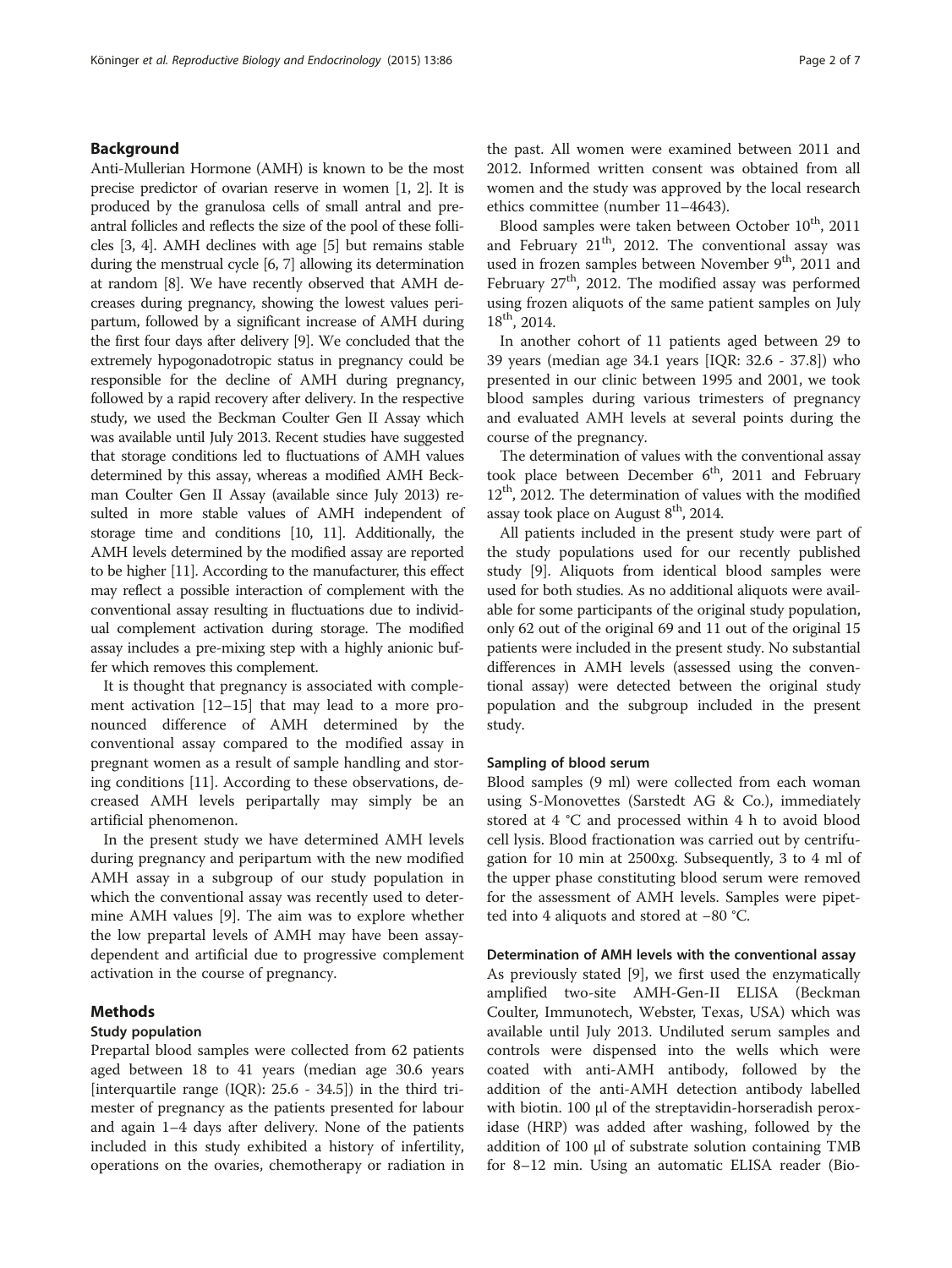Rad, Hercules, CA) the degree of enzymatic turnover of the substrate was determined by dual wavelength absorbance measurement at 450 nm and between 600 and 630 nm. The absorbance measured was directly proportional to the AMH concentration in the samples which was calculated from the calibration curve. The results were expressed in ng/ml. Concentrations below 0.08 ng/ ml were considered undetectable.

#### Determination of AMH levels with the modified assay

The revised test procedure includes an additional assay step before adding AMH Gen II Calibrators, controls, or AMH samples to the microplate. This additional step eliminates the complement interference.

Before adding a sample to the AMH Gen II ELISA microplate, all calibrators, controls, and samples were prepared with the AMH Gen II Assay Buffer (A56021) as follows. In a sample tube, 1 part of each calibrator, control, or test sample respectively was thoroughly mixed with 5 parts AMH Gen II Assay Buffer (for example, 60 μL calibrator, control, or sample + 300 μL AMH Gen II Assay Buffer). No dilution factor was required. Within one hour, 120 μL of the premixed calibrators, controls and samples were added to the appropriate wells and the test proceeded like the conventional AMH Gen II assay.

#### Statistical analysis

AMH levels were found not to be normally distributed in the study populations (based on visual inspection and Shapiro-Wilks test; p < 0.0001). Thus, results are reported as median and interquartile ranges. Differences between AMH levels pre- and postpartum were analyzed using the Wilcoxon signed rank test with the level of statistical significance set at  $\alpha = 0.05$ . Agreement of methods for determining AMH levels was analyzed using the method of Bland and Altman [\[16\]](#page-6-0). Statistical analyses and boxplots were performed using the R statistical package version 3.0.2 [[17](#page-6-0)]. All other plots were created by using SPSS version 20 [[18\]](#page-6-0).

#### Results

#### AMH levels pre- and postpartum

Compared to the conventional assay, measurement of AMH values with the modified assay resulted in higher values with a median level of 1.04 ng/ml (IQR:  $0.40 - 1.87$ ) prepartal and  $0.77$  ng/ml (IQR:  $0.31 - 1.52$ ) postpartal (Table 1). Measurements with the modified assay showed a significant decline of postpartal levels compared to prepartal levels which is consistent with values obtained using the conventional assay (both  $p < 0.00001$ ) (Fig. [1,](#page-3-0) Table 1).

#### Agreement of methods

Figure [2](#page-4-0) shows scatter plots including linear regression lines and lines of equality as well as the results of the Bland-Altman analyses including mean differences and 95 % limits of agreement between both methods. An overall mean difference of 0.44 ng/ml is observed between the conventional and the modified assay (Fig. [2a](#page-4-0)) when pre- and postpartal AMH measurements are combined. The results suggest that differences between both assays increase with rising AMH values irrespective of whether AMH was assessed pre- or postpartally. This is also reflected by the lower mean difference and the smaller limits of agreement observed for postpartal AMH levels compared to prepartal, as postpartal AMH levels were on average lower than those measured prepartal (Fig. [2b](#page-4-0) and [c](#page-4-0)).

#### AMH levels during the course of pregnancy

Compared to the longitudinal measurements of AMH levels determined using the conventional assay (Fig. [3a](#page-5-0)) graphical analysis of AMH levels determined using the modified assay suggests a steeper decline of values during the course of pregnancy (Fig. [3b](#page-5-0)).

#### **Discussion**

The aim of this study was to investigate whether decreasing prepartal levels of AMH reported previously may have been assay-dependent and thus artificial. As recently reported by us [\[9\]](#page-6-0) AMH levels declined with ongoing gestational age until the first day postpartum. This decline was questioned as being artificial, since to the development of a modified assay, available since July 2013, eliminated the complement and resulted in less storage-dependent AMH fluctuations as well as consistently higher AMH values. It was supposed that a serological factor like complement was able to interfere with the conventional assay and individual complement activation resulted in fluctuations, whereas no consistent fluctuation patterns were described with the modified assay [[11](#page-6-0)]. According to the manufacturer's instructions, the consistently higher values determined with the modified assay were attributable to a step during the assay procedure whereby the effects of complement were eliminated. Since complement is activated in pregnancy, the decline described in our recently published study could be considered as artificial due to the complement binding action of the assay.

**Table 1** AMH values determined with the conventional and the modified assay (Median and IQR)

| $N = 62$           | AMH prepartal in ng/ml | AMH postpartal in ng/ml | <i>p</i> -value |
|--------------------|------------------------|-------------------------|-----------------|
| conventional assay | $0.59(0.22 - 1.13)$    | $0.44$ (0.18 – 0.91)    | < 0.00001       |
| modified assay     | $1.04(0.40 - 1.87)$    | $0.77(0.31 - 1.52)$     | $<$ 0.00001     |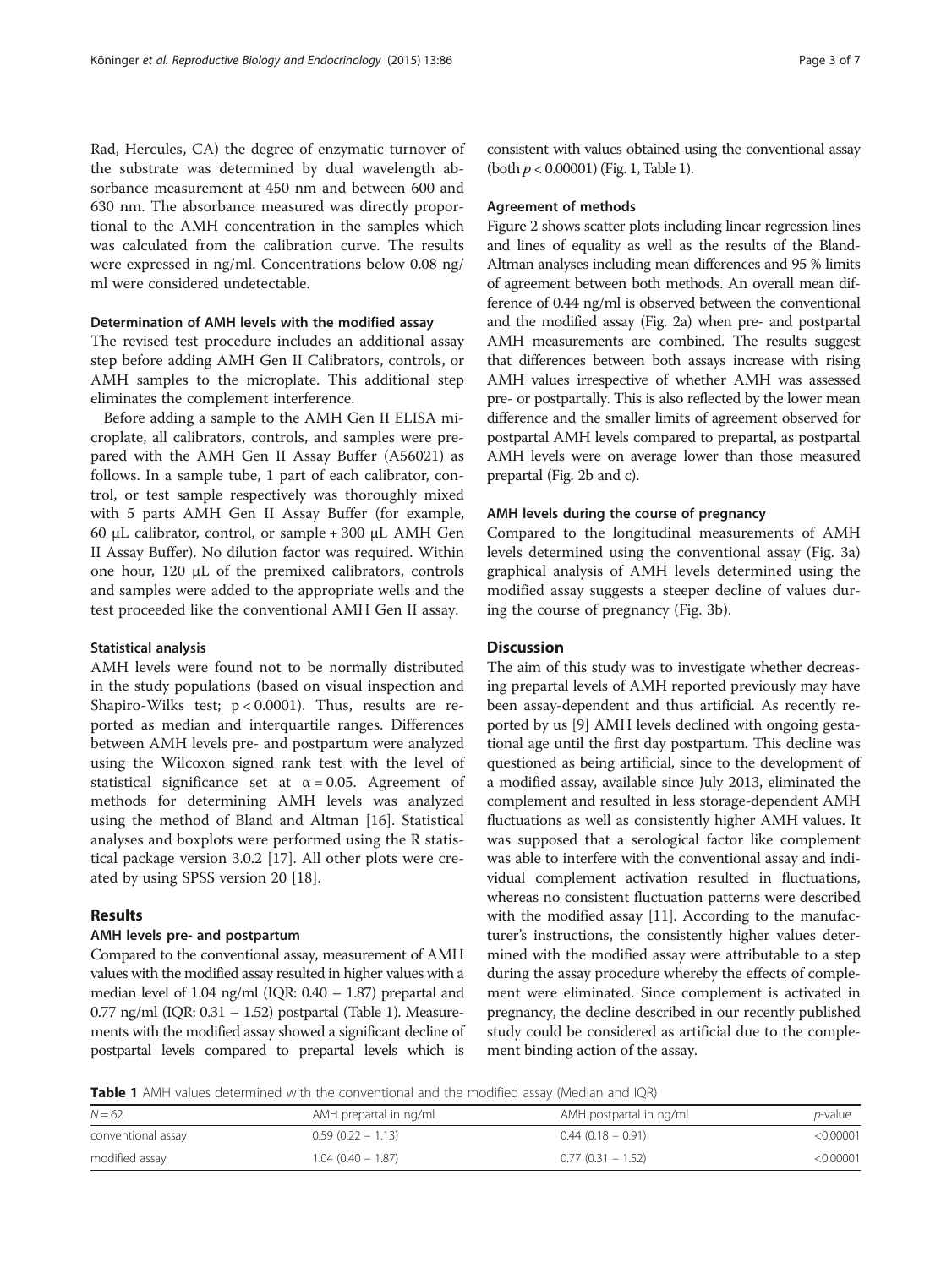As shown by us, AMH values determined using the conventional as well as the modified assay seem to decline in the course of pregnancy and peripartum. Peripartal AMH values were lower than those expected in fertile nonpregnant women of comparable age [\[5\]](#page-6-0). The determination at the end of the third trimester resulted in very low values with both assays, reflecting the gestational age associated decline. The ongoing decline early after delivery was

<span id="page-3-0"></span>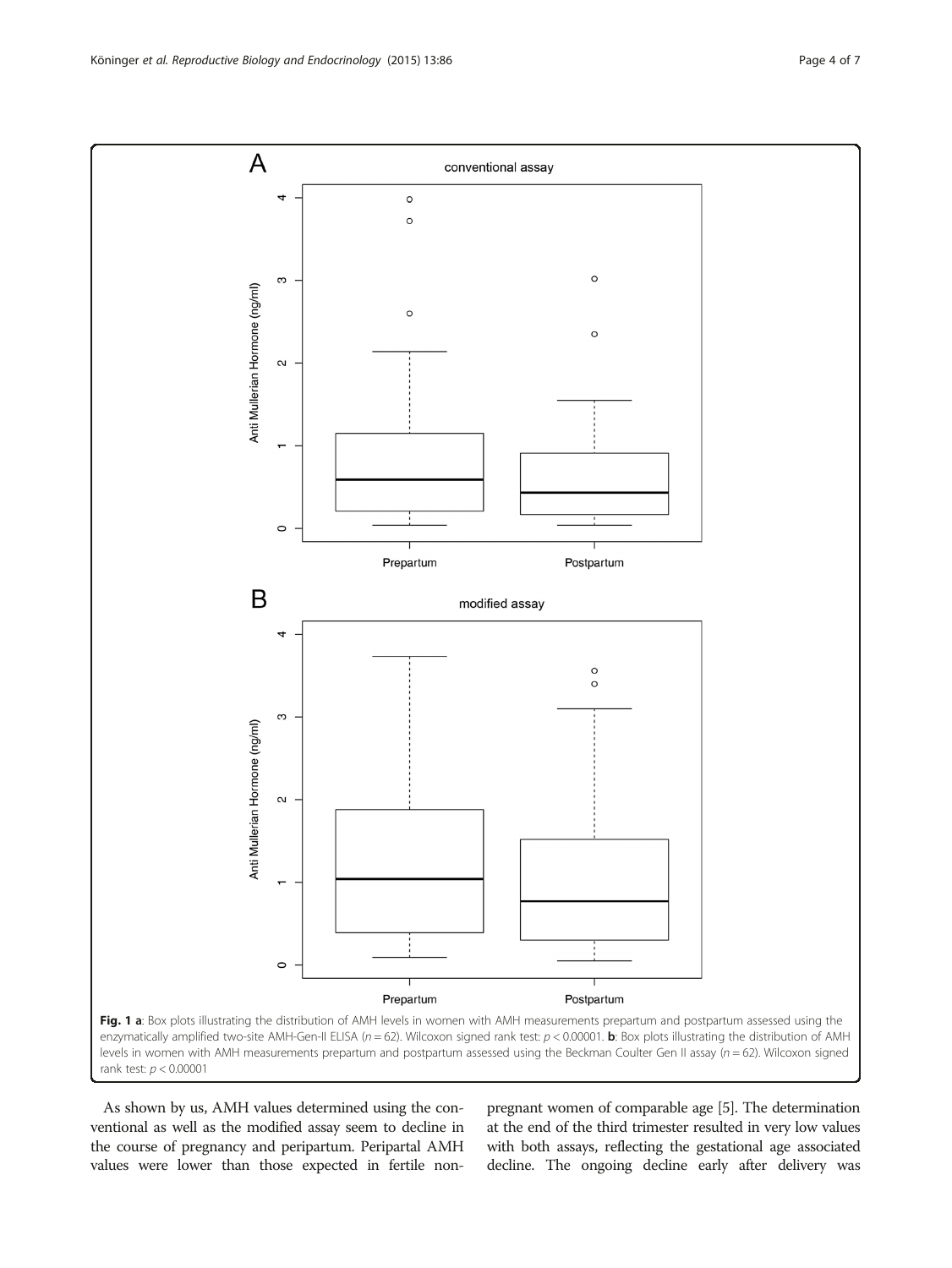confirmed by the modified assay. The overall difference between the values remained higher with the modified assay for both pre- and postpartal determinations. Furthermore, our results indicate that the differences between the conventional and modified assay are not independent of the magnitude of the AMH values in advanced stages of pregnancy as well as during the first four days postpartum. Thus, the decline in AMH levels during pregnancy is expected to be more pronounced using the modified assay, as high AMH levels in the early stages of pregnancy would be more affected by the induced AMH increase.

We have hypothesized [[5\]](#page-6-0) that the hypogonadotropic status may be responsible for the AMH decline. Recently published data demonstrated that in hypogonadotropic amenorrhoea AMH levels were not decreased [[19](#page-6-0)]. Another study has examined the relationship between AMH, gonadotropins, estradiol and progesterone in the first and second trimester and did not found associations [[20\]](#page-6-0). Therefore, it may be possible that additional factors (e.g., the FSH-antagonist follistatin or products of the placenta which are increasing during pregnancy [\[21](#page-6-0)]) are contributing to the pregnancy-associated and reversible AMH-decline.

Recently published studies showed meaningful AMH fluctuations depending on storage time at room temperature with an increase in values after 8 h [\[11](#page-6-0)]. The management of our processing procedure of samples was very strict with a storage time at room temperature of less than 4 h and storage at −80 °C immediately after processing. None of the samples was frozen twice or more. Therefore, the strict management of sample handling and storage conditions may have contributed to the consistent results of the two assays. The storage times at −80 °C for samples of the longitudinal measured patients varied between 10 and nearly 20 years before AMH was determined using the conventional assay in 2011/2012 and using the modified assay in

post AMH conventional (ng/ml) Fig. 2 a: Bland–Altman plots (incl. mean differences and 95 % limits of agreement) to illustrate differences in AMH between the conventional and the modified assay  $(N = 62)$ . Scatter plots including linear regression lines and lines of equality illustrate the difference between values determined with both assays pre- and postpartum. b: Bland–Altman plots (incl. mean differences and 95 % limits of agreement) to illustrate differences in prepartal AMH levels between the conventional and the modified assay ( $N = 62$ ). Scatter plots including linear regression lines and lines of equality illustrate the prepartum difference between values determined with both assays. c: Bland–Altman plots (incl. mean differences and 95 % limits of agreement) to illustrate differences in postpartal AMH levels between the conventional and the modified assay ( $N = 62$ ). Scatter plots including linear regression lines and lines of equality illustrate the postpartum difference between values determined with both assays

<span id="page-4-0"></span>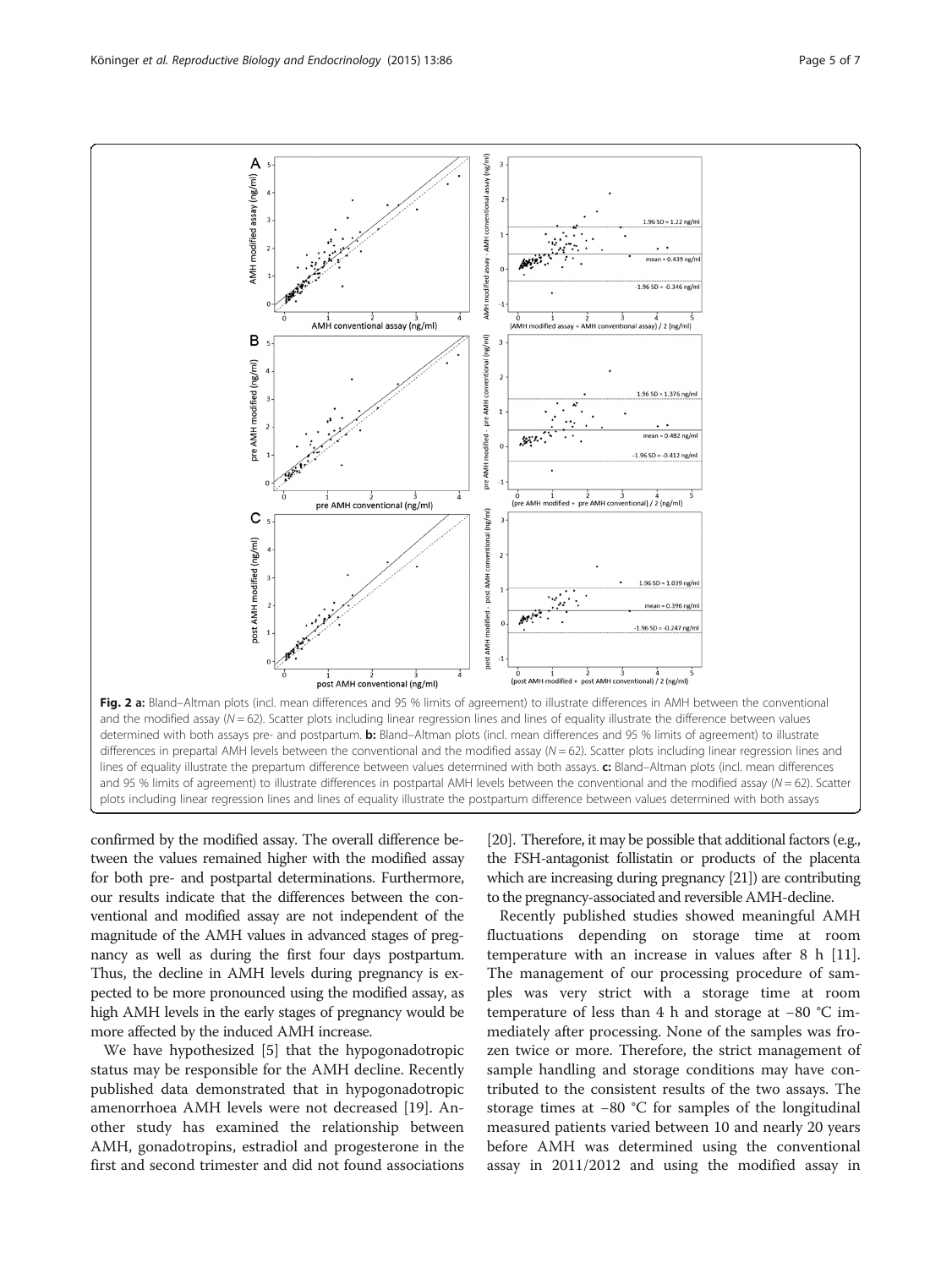2014, respectively. This has to be mentioned together with the small sample size of 11 patients as limitations of our longitudinal study. Storage-dependent fluctuations of AMH have not been investigated so far for storage-times of more than 30 weeks [\[11](#page-6-0)]. Thus, we cannot rule out that storage time and conditions had an impact on our results. Our study design was not suitable to clarify the storage-dependent variance, however, we did not observe any indication of storage-dependent differences in the tendency of AMH declining during pregnancy.

In contrast, the tendency of AMH levels determined with the conventional and the modified assay was comparable with the decline in pregnancy as well as postpartum.

In addition, a dilution step to eliminate the complement (AMH Gen II Assay Buffer (A56021)) is part of the modified assay but not of the conventional assay method. To ensure comparability of our results to those of further studies we strictly followed the manufacturer's instructions in performing both assays which included methods of the respective dilution procedure. However,

investigating the exact differences between the applied methods was not the aim of the study, but rather to show that the decline of AMH levels in pregnancy as well as postpartum was present irrespective of the assays applied for AMH determination and the preanalytical step for complement removal. However, new commercially available assays may be able to further improve AMH assessment in the future.

#### Conclusion

Since complement is activated in pregnancy, an artificial decline of AMH during the course of pregnancy could not be ruled out when determination was done with the conventional assay as recently published by us.

This study using the modified new Beckman Coulter AMH Gen II Assay which removed the potentially assayinterfering complement verified the AMH decline during the course of pregnancy and early after delivery. According to our data, the AMH decline in pregnancy was not artificial.

<span id="page-5-0"></span>